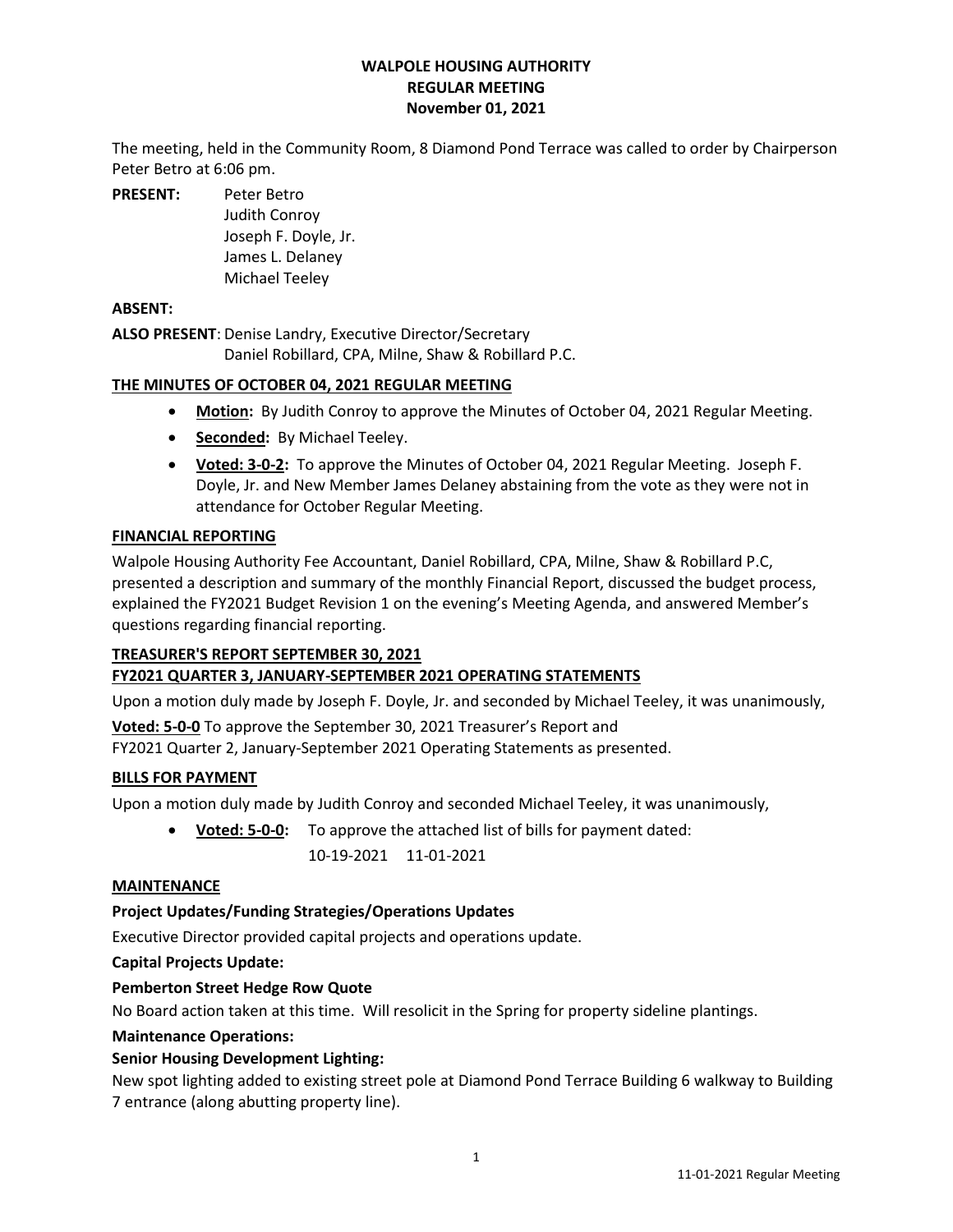# **Program Operation Updates:**

## **Community Room Re-Opening**

Neponset View Terrace Community Room and Laundry Room are open during the day and on weekends. Diamond Pond Terrace Laundry Room is re-opened during the day and on weekends. The Community Room will re-open on the weekends by mid-November.

### **NEW BUSINESS**

## **2021 Budget Revision (1) -CARES Act Relief Funds**

On July 24, Governor Baker signed into law, Chapter 124 of the Act of 2020[,](https://malegislature.gov/Laws/SessionLaws/Acts/2020/Chapter124) "An Act making appropriations for the fiscal year 2020 to authorize certain COVID-19 spending in anticipation of federal reimbursement".

This act, appropriating funding for COVID-19 response to be reimbursed by aid to state and local governments through the Coronavirus Relief Fun[d](https://home.treasury.gov/policy-issues/cares/state-and-local-governments#:~:text=and%20Tribal%20Governments-,The%20CARES%20Act%20Provides%20Assistance%20for%20State%2C%20Local%2C%20and%20Tribal,%24150%20billion%20Coronavirus%20Relief%20Fund.) (CRF) in the Federal CARES act, provides funding meant to reimburse LHAs for costs associated with the COVID-19 response for their state-funded public housing portfolio as follows:

- necessary expenditures incurred due to the public health emergency with respect to the Coronavirus Disease 2019 (COVID–19)
- were not accounted for in the LHA budget
- were incurred during the period that begins on March 1, 2020, and ends on December 31, 2021.

The FY2022 Budget Revision (1) is the mechanism to include these costs into Walpole Housing Authority FY2021 Budget.

It includes the following COVID payroll related expenses:

- 2020 Covid related sanitizing hours provided by Maintenance Staff for the payroll period ending 04-10-2020 thru 12-31-2020.
- Hazard pay for Walpole Housing Staff for the time spent on site and in the office for the period of declared emergency by Governor Baker beginning with Order #13 on March 23, 2020, closing non-essential business, until the lifting of the emergency in June 2021 for the eligible period of 04-01-2020 to 06-15-2021.

Upon review and consideration, the following was brought forward:

- **Motion:** By Michael Teeley to vote approval and execution of FY 2021 Budget Revision (1) to incorporate the allotted Cares Act COVID funding into the authority's FY2021 Budget.
- **Seconded:** By Judith Conroy.
- **Voted: 5-0-0:** To vote approval and execution of FY 2021 Budget Revision (1) to incorporate the allotted Cares Act COVID funding into the authority's FY2021 Budget.

### **UNFINISHED BUSINESS**

### **Vacant State Appointed Board Member Seat**

### **Joint Meeting With Town Of Walpole Select Board October 26, 2021**

Members Judith Conroy, Michael Teeley and Executive Director, Denise Landry, appeared before the Town of Walpole Select Board at the Board's Meeting on October 26, 2021 to request an interim appointment, under the provisions of Section 216 of Chapter 218 adopted in 2016 amending Chapter 121B, §5 regarding state appointed board members, in order to fill the currently vacant state appointed seat on Walpole Housing Authority Board of Directors.

Town of Walpole Select Board Members present unanimously voted to approve Walpole Housing endorsed candidate, James Delaney to fill the position.